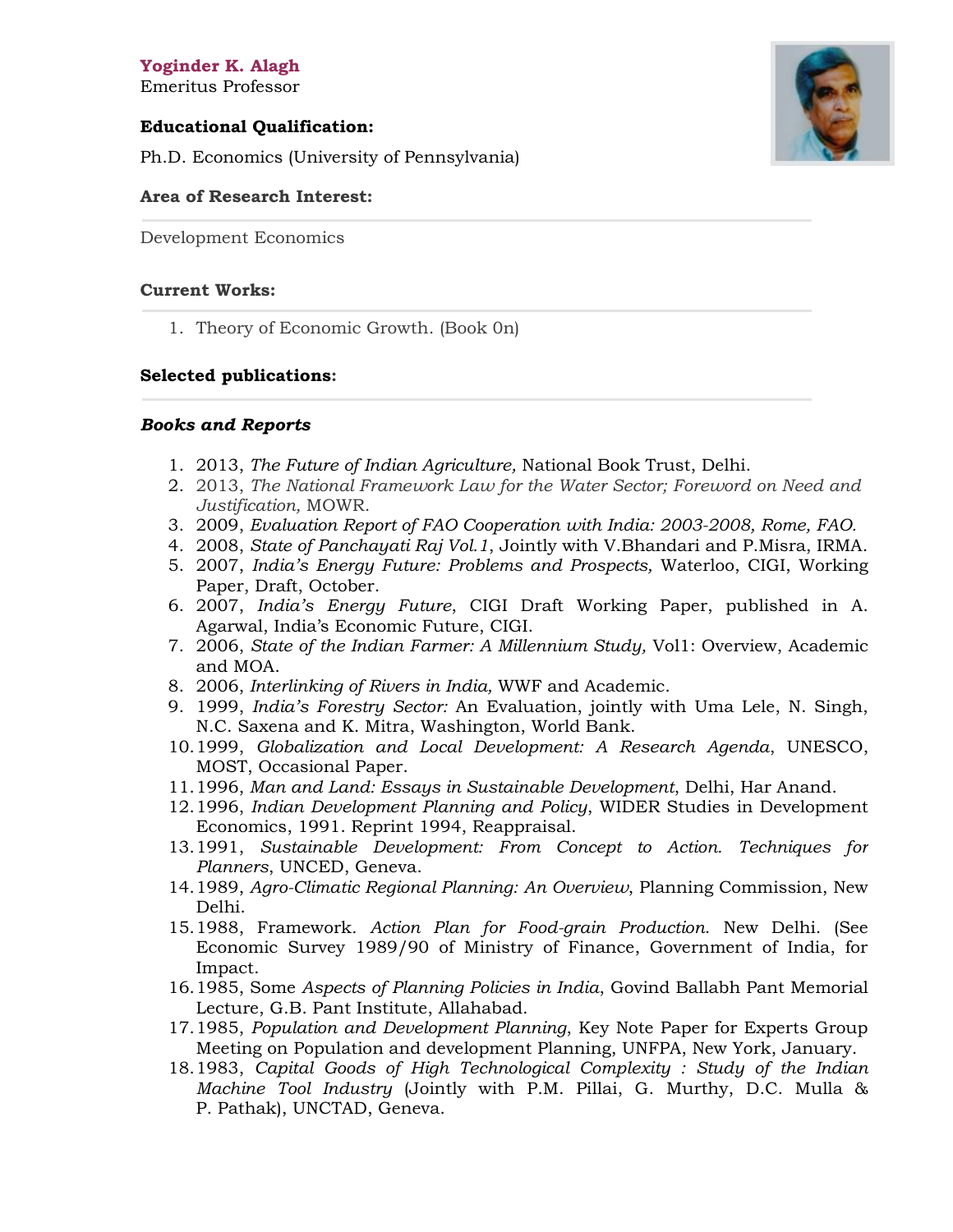- 19.1980, Performance *of ILO Research and Action Programme on Population and Employment*, UNFPA, New York.
- 20.1980, *Projection of Minimum Needs and Effective Consumption Demand*, Development of India, PPD. Planning Commission, Government of India Press. This report presented what is called the Alagh Poverty Line which is still, unfortunately in the opinion of the author, used as poverty norm (its urban cutoff line is now recommended as the National Poverty Line).
- 21.1980, *Structural Analysis of Gujarat, Punjab and Haryana Economics* (Jointly with G.S. Bhalla and S.P. Kashyap), New Delhi, Allied.
- 22.1981, *Public Sector Resource Flows to Agriculture* (Jointly with Atul Sharma), FAO, Rome.
- 23.1979, *Performance of India Agriculture* (Jointly with G.S. Bhalla), Sterling.
- 24.1977, *Studies on the Structure of Indian Economy and Planning for Development* (Jointly with PPD Officers), PPD, Planning Commission, New Delhi.
- 25.1975, *Regional Aspects of Indian Industrialization*, Bombay, Bombay University Press.

# *Selected Papers*

- 1. 2012, *Green Revolution*, in Kaushik Basu, [et.al,](http://et.al/) The New Oxford Encyclopedia of Economics, Delhi, Oxford.
- 2. 2012, "Beyond the Twelfth Plan Approach", *Indian Journal of Agricultural Economics*, March, 2012.
- 3. 2012, "The Poverty Debate in Perspective-Moving Forward with the Tendulkar Committee", Indian *Journal of Human Development,* January, 2012.
- 4. 2012, "The Future of Indian Agriculture, Summary on Sustainability" in J.Bandhopadhyay, et.al., *Environmental Governance,* London, Bloomsberry, pp.145-162,
- 5. 2011, "Agriculture in A Rural Urban Continuum", *Indian Journal of Agricultural Economics*, April-June 2011, pp.165-167.
- 6. 2011, "The Future of Indian Agriculture", *Indian Economic Journal*, April 2011, pp.44-59.
- 7. *2010, The Food, Water, Energy Interlink ages for Sustainable Development in India,* TERI, published in Special Number on Resources, Security and Governance, South Asian Survey, pp.159-178.
- 8. 2009, "Development Models: The Next Phase", in V. Pandit, et.al., *Theory, Measurement and Policy, Evolving Theories in Quantitative Economics*, Academic Foundation.
- 9. 2009, *Energy Sector in India-Performance, Opportunities and Promises to Keep*, Paper presented at the Centre for Geopolitics of Energy and Raw Materials of Dauphine University, Paris.
- 10.2009, *Agricultural Pricing in a WTO Economy: Policy Advice and Decisions, Economic Developments in India*, No.138, Academic Foundation, New Delhi.
- 11.2009, "Energy and High Growth in India: Sustainability Issues", in Manmohan Agarwal, ed., *India's Economic Future: Education, Technology, Energy and Environment*, Centre for International Governance Innovation (CIGI), Canada, Social Science Press and Basic Books.
- 12.2008, "India in G 20", in J.Kirton and Madeleine Cross, ed*., G20 at Ten, Toronto,* G 8 Institute.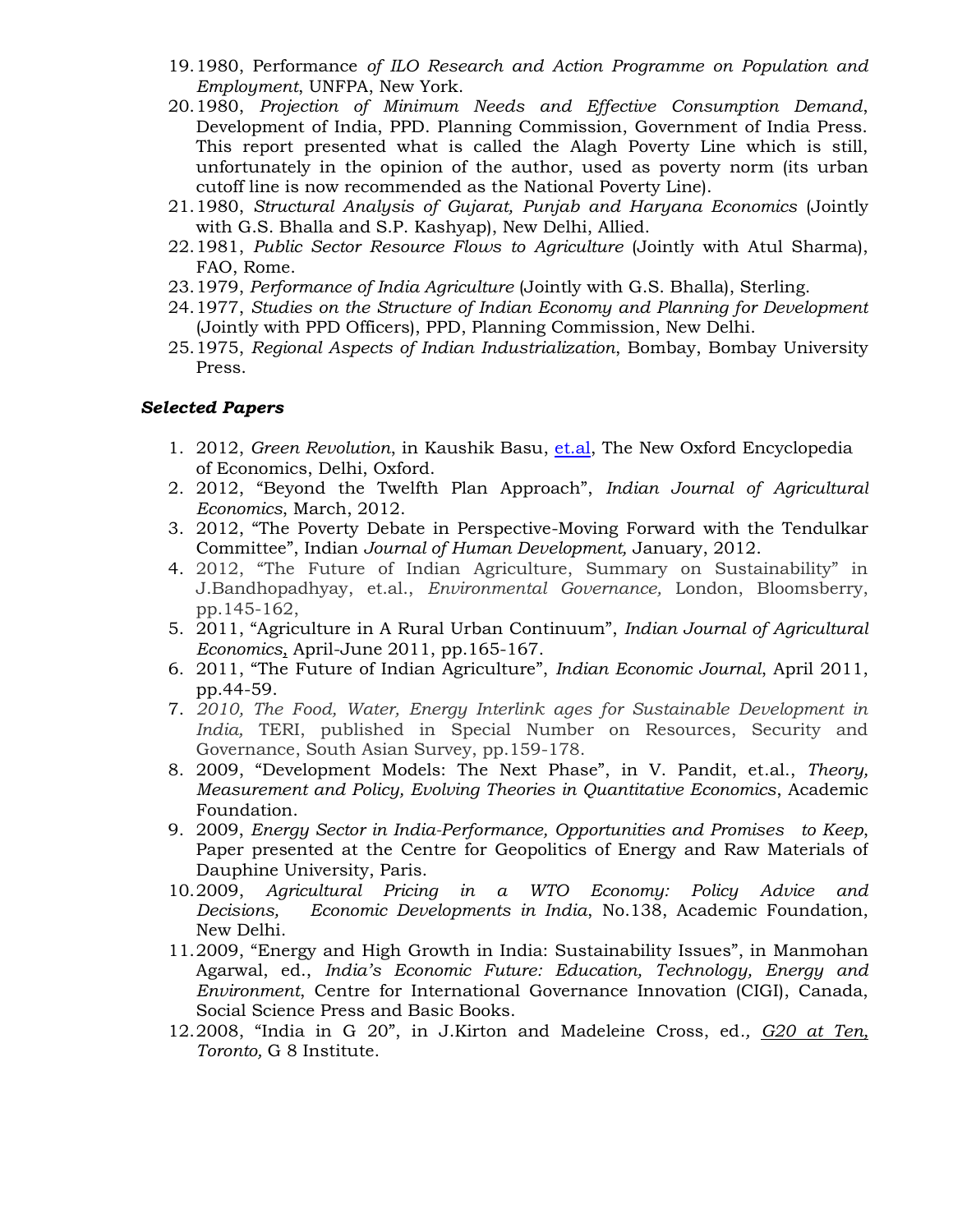- 13.2008, "Diplomacy and the G 20: Preface", in A.Cooper and A.Antieciwez, *Emerging Powers in Global Governance*, Waterloo, Centre for International Governance Innovation (CIGI).
- 14.2008, "Education and Skills in the Eleventh Plan", *Indian Journal of Labour Economics, M*arch 2008, pp.25-30: Inaugural Address to Annual Conference.
- 15.2008, "From Employment Planning to Employment Policies", in J.Krishnamurty and R.P.Mamgain, *Growth, Employment and Labour Markets,* pp.163-186.
- 16.2008, *Gujarat: Perspectives of the Future*, Foreword, pp.pp.15-22, Delhi, Academic Foundation.
- 17.2008, "Demographic Dividend: Possibilities and Realities", in Iskandar Simorangkir, ed., *Global Imbalances and their Impacts on Emerging Market Economies*, Denpasaar, Bali IMF, Asian Development Bank Indonesia, pp.310- 316.
- 18.2008, "Economic Policy Accrual Accounting and Regional Growth", in A.K.Singh, ed., *Twelfth Finance Commission: Recommendations and Implications,* Delhi, APH, pp.38-53.
- 19.2008, "Macro Models of the Indian Economy: From Command Economy to Behaviourial Studies", in N.Jayaram and R.S.Deshpande, ed., *Footprints of Change;Essays in the Honour of Prof. V.K.R.V. Rao*, Academic Foundation pp.53- 80.
- 20.2006, "Community Organisations in the Eleventh Plan", SK Dey Centenary Lecture, *Journal of Rural Development.*
- 21.2006, "India 2020", *Journal of Quantitative Economics,* pp.1-14.
- 22.2006, "Indian Economic Strategies After Doha" in R. Radhakrishna, [et.al.](http://et.al/), ed., *India in A Globalising World: Essays in the Honour of C.H. Hanumantha Rao,*  Academic, pp.205-232.
- 23.2005, "Development Policy and Governance", *Indian Economic Journal,* April-June 2005, pp.3-13.
- 24.2004, "Policy without Theory, India in a Globalizing World", *Economic and Political Weekly*, April 24, pp.1748-1753.
- 25.2004, *Chairman's Report on Visit to China*, Rajiv Gandhi Foundation.
- 26.2004, "Our Common Future", in Sayuri Shirai (ed.), Working Paper, 29 of 21st Century Center of Excellence, Program, KEIO University, Tokyo.
- 27.2002, Agricultural Investment Strategies: Prioritizing Land and Water, in FAO, pp. 67-78.
- 28.2002, "Development and Governance", Keynote Address, in Hans vanGinkel and R. Thakur (ed.), *Embracing the Millenium: Perspectives and Challenges,* Tokyo, UNU Press, UNU Millennium Series, pp. 73-84.
- 29.2002, "Emerging Institutions and Organisations: Some Aspects of Sustainable Rural Development", in *Lok Sabha Secretariat, Fifty Years of Indian Parliament*, New Delhi, Lok Sabha Secretariat, pp. 491-504.
- 30.2002, "Technology Policies and Investment Strategies", in Braga de Macedo and Tadao Chino, *Technology and Poverty Reduction in Asia and the Pacific, OECD,*  Development Centre, Paris, pp. 167-184.
- 31.2002, "Water Security: An Interdisciplinary Agenda", in A.Ruijters and H.van Rinsum, *More on MOST*, Hague, UNESCO Commission, pp.19-45.
- 32.2002, "Water: Source of Food Security", *World Food Day Lecture,* Bangkok, FAO.
- 33.2001, "Committee of Experts for Legislation to Incorporate Cooperatives as Companies", in *Statement of Objects and Reasons, The Companies Second Amendment Bill, 2001*, Bill no. 88 of 2001, pp. 25-26.
- 34.2001, "Development and Governance", in Hans van Ginkel and Ramesh Thakur, *UNU Millennium Series: Embracing the Millennium*, pp. 73-84.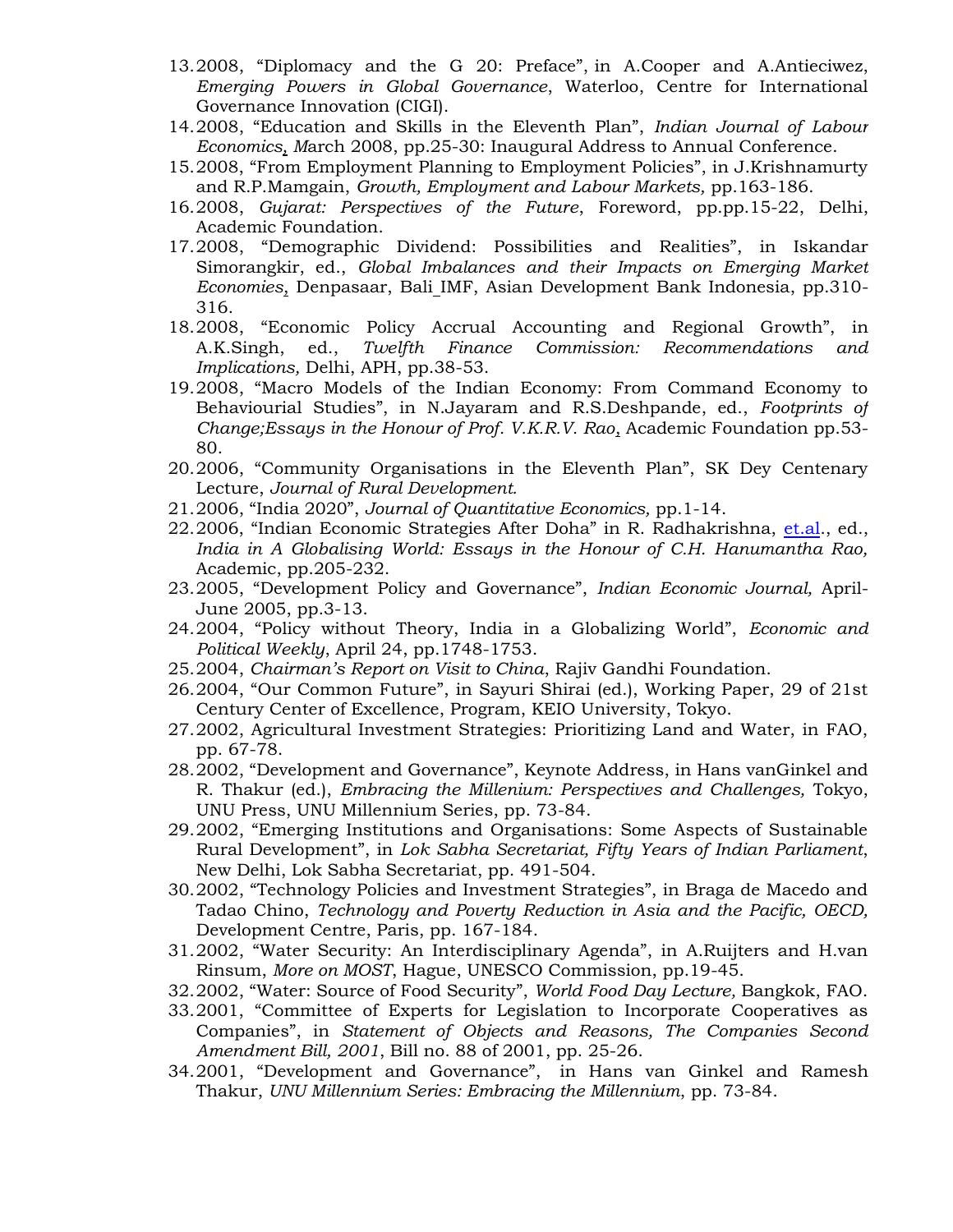- 35.2000, "Global Sustainable Future and Developing Countries", in Fu chen Lo, H. Tokuda and N.S.Cooray, ( Ed. ) *The Sustainable Future of the Global System*, Tokyo, OECD-UNU, Ch.19, pp.323-333.
- 36.2000, *Sustainable Development: India 2020*, Tokyo, UNU/IAS.
- 37.1999, "India's Agricultural Trade", *Indian Economic Journal*, First Dantwala Memorial Lecture.
- 38.1999, "Presidential Address", *Indian Journal of Labour Economics*, January, 1999.
- 39.1996, "The Theory of Not Hastening Slowly," *Indian Journal of Labour Economics,* Vol. 41, No. 1, p. 3*.*
- 40.1995, "Development Models: The Next Phase" in BLS Prakasa Rao (ed.) *Statistics and its Applications*, Mahalanobis Memorial Volume, Indian National Science Academy, New Delhi pp133-156, and reprinted in *Indian Journal of Pure and Applied Mathematics, June,* pp.617-641.
- 41.1995, "India's Agricultural Trade with the Asian and Pacific Regions", in *Assessing the Potential and Direction of Agricultural Trade within the ESCAP Region,* Studies in Trade and Investment, Vol. 10, New York, UN, pp 225-235.
- 42.1995, "Development Models: The Next Phase", *Sankhya*, Series A ,*Indian Journal of Pure and Applied Mathematics*, Vol.26, No.6 reprinted in B.L.S.Rao, *Statistics and its Applications, Essays in Honour of P.C.Mahalanobis*, New Delhi, Indian National Science Academy.
- 43.1995, "India's Agricultural Trade with the ESCAP Region", in U.N., ESCAP, *Agricultural Trade in the ESCAP Region*, New York, U.N.
- 44.1992, "Growth Performance of the Indian Economy 1950-89: Problems of Employment and Poverty", *The Developing Economies*, Vol.30, No.2, pp.97-116.
- 45.1991, *Sustainable Development, From Concept to Action: Techniques for Planners*, UNCED.
- 46.1988, "The Newly Industrialising Economies and India", *Asian Development Review*, Vol.7, No.2.
- 47.1988, "The Next Phase of Indian Agriculture" Thomas Parry Lecture.
- 48.1987, "Regional Dimension of Indian Agriculture" in G. Papanek and R Lucas ed, *The Indian Economy*, London, Oxford.
- 49.1987, "Employment and Structural Change in the Indian Economy" in R. Ahmed ed., *Human Resources Planning*, ILO, ARTEP, Geneva.
- 50.1987, "Government and Public Enterprises Pricing Policies in India" in International Centre for Public Enterprises in Developing Countries, State, Public Enterprises and the Market Place in Developing Countries, Ljubljana, *Quarterly Journal of Public Enterprises*, Vol. 7, Nos. 3-4, pp. 243-254.
- 51.1986, "Indian Planning Sectoral and Regional Strategies" in P. Brahmananda and V.R. Panchmukhi, ed. *Indian Economy*, International Economic Association, World Economic Congress.
- 52.1986, *Some Aspects of Planning Policies in India* , Kolkata, Vohra.
- 53.1984, "Policy Modeling for Planning in India" in E.Thorbecks, [et.al.](http://et.al/) ed., *The Modeling of Socio-Economic Planning Processes*, Aldershort, Gower, pp. 59-90.
- 54.1982, "Agricultural Development Planning and Policies" in the ESCAP Region, UN, Planning in Selected Countries of Asia. UN, ESCAP, pp.16-28.
- 55.1982, "Indian Industrialization: Regional Structure and Planning Choices", Jointly with S.P.B. Kashyap, J.Shah and D.Awasthi, Indian Statistical Institute: Review of Indian Planning Process, Golden Jubilee Seminar on Indian Economy, ISI, 1986.
- 56.1980, "Indian Planning in the Eighties" *Economic and Political Weekly*, Annual Number.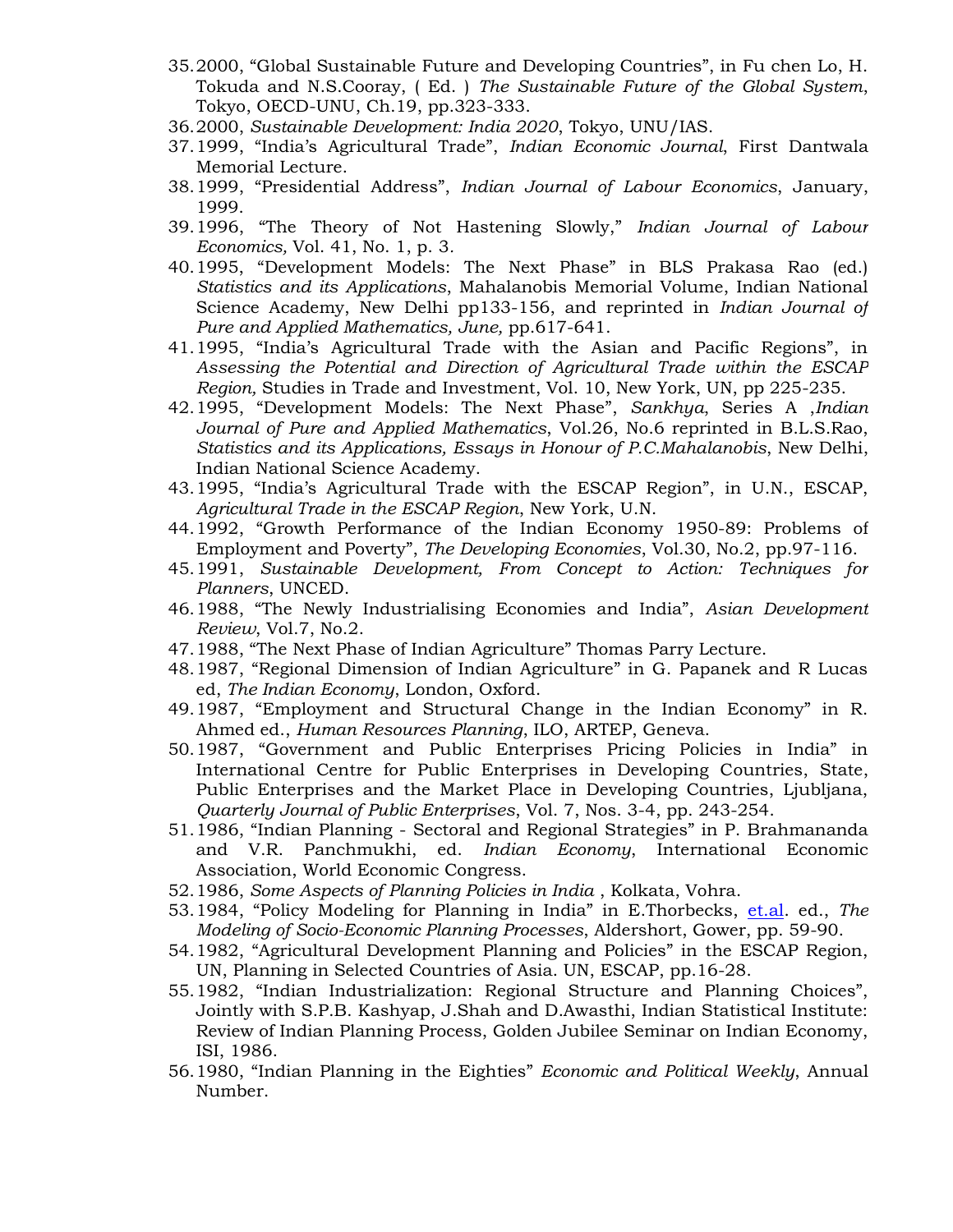- 57.1980, "Growth of Crop Production: Is it Decelerating" *Journal of Agricultural Economics.* April 1980, pp. 110-117.
- 58.1979, "Labour Absorption in Indian Agriculture" (Jointly with Amit Bhaduri and G.S. Bhalla ) in ILO, ARTEP, Labour Absorption in Indian Agriculture.
- 59.1977, "Research Methodology in Economics" ICSSR, *A Survey of Research in Economics, Vol I*.
- 60.*1971.* "Interregional Industrial Structure: A Conceptual Frame with a Case Study", *Journal of Regional Science,* jointly with K.K.Subrahmaniam and S.P.Kashyap, Vol. 11, No. 3, pp. 301-316.

### **Membership:**

- 1. International Board of Governors, Centre for International Governance Innovations, Waterloo Canada, since 2003 Chancellor, Nagaland University, since 2003
- 2. Chancellor, Nagaland University, since 2003
- 3. Chairman, Institute of Human Development, Delhi, since 2003.
- 4. Chairman, IRMA, Anand, since 2006.
- 5. Chairman, Oversight Committee for Life Time Training Programmes of IAS, DOPT, Government of India, since 2006 earlier Expert Committee for Setting up Programmes.
- 6. Chairman, Advisory Committee, PGP for Public Policy, IIMA, since 2006
- 7. Chairman, 2006, Working Group for Rainfed Regions in Eleventh Plan, Planning Commission.
- 8. Chairman, Giri Institute of Development Studies, Lucknow.
- 9. Executive Council, Central University, Hyderabad, since 2007.
- 10.Executive Council, IGNOU, Delhi, since 2005.
- 11.Court, BHU, since 2007
	- Court, Vishwabharati University, since 2007.
- 12.Independent Director, Tata Chemicals since 2006.
- 13.Independent Director, Shree Cements, since 2004.
- 14.Consultant, Indian Express, since 2006.

#### **Membership of Committees:**

- 1. Chairman, Institute of Rural Management, Anand.
- 2. Member, International Board of Governors, Centre for Governance Innovation, Waterloo, Canada.
- 3. Member, Managing Committee, South Asia Network of Environment and Development Economics (SANDEE).
- 4. Chairman, Committee on Training for Life time of the IAS, Department of Personnel Affairs, Government of India.
- 5. Chairman, Working Group on Rain fed Areas, Planning Commission, Government of India.
- 6. Chairman, Advisory Committee, Post Graduate Programme in Public Policy, Indian Institute of Management, Ahmedabad.
- 7. Chairman, Institute of Human Development, New Delhi.
- 8. Chairman, Giri Institute of Development Studies, Lucknow.
- 9. Chairman, Institute of Development Communication, Chandigargh.
- 10.Member, OECD Network, Define, Paris.
- 11.Elected Chairman, South Asian Network of Development Economists located at ICIMOD, Kathmandu, Nepal.